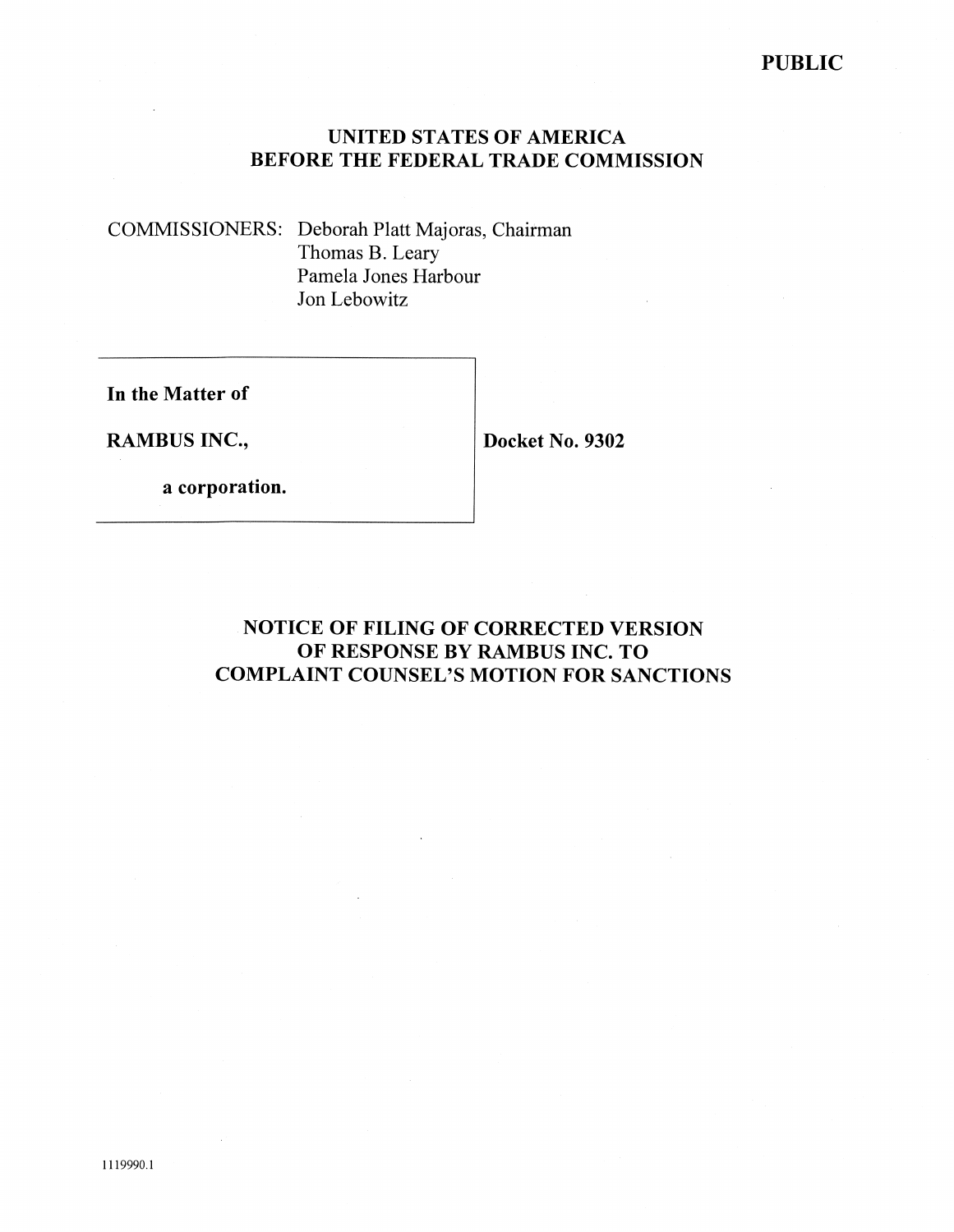Respondent Rambus Inc. ("Rambus") respectfully submits this notice that it

has this day filed a corrected version of its Response by Rambus Inc. to Complaint

Counsel's Motion for Sanctions. The corrections to the brief were necessitated in part to

correct errors in text and in part to correct formatting and pagination problems resulting

from the conversion of the brief from Word to WordPerfect.

**PAGE CORRECTION** The words "Summary Argument" in the heading have been changed to  $\mathbf{1}$ "Summary Of Argument". 17 and The references to Rambus's General Counsel have been changed to reflect Mr. Steinberg's correct title, Vice President of Intellectual Property and  $34$ General Patent Counsel. The words "in 1992 and 1993" in paragraph 31 have been changed to 18 "between 1991 and 1993". The phrase "Complaint Counsel insist that 'Rambus employees destroyed all 35 of their JEDEC-related paper files.' Mot. At 45;" has been changed to "Complaint Counsel insist that Rambus JEDEC representative Richard Crisp destroyed 'anything he had on paper in his office.' CCSF 114." 35 The paragraph that begins with the word "Second" has been changed to "Second, Complaint Counsel suggest that the JEDEC-related documents that Rambus did locate and produce in litigation survived 'accidentally.' CCSF 115, 122; Motion at 20. The record evidence, however, shows that ...." The former footnote nine on this page referred to an *Infineon* matter and has been deleted. 39 The phrase that begins "See Factual Summary" has been changed to "See RSF 1667-1672; RRSF 64.<sup>9</sup> As the *Infineon* court . . . ." 39 In former footnote 10 (now footnote 9), the fourth and fifth sentences have been deleted, and a citation in the first sentence was corrected.

The corrections to the text are as follows: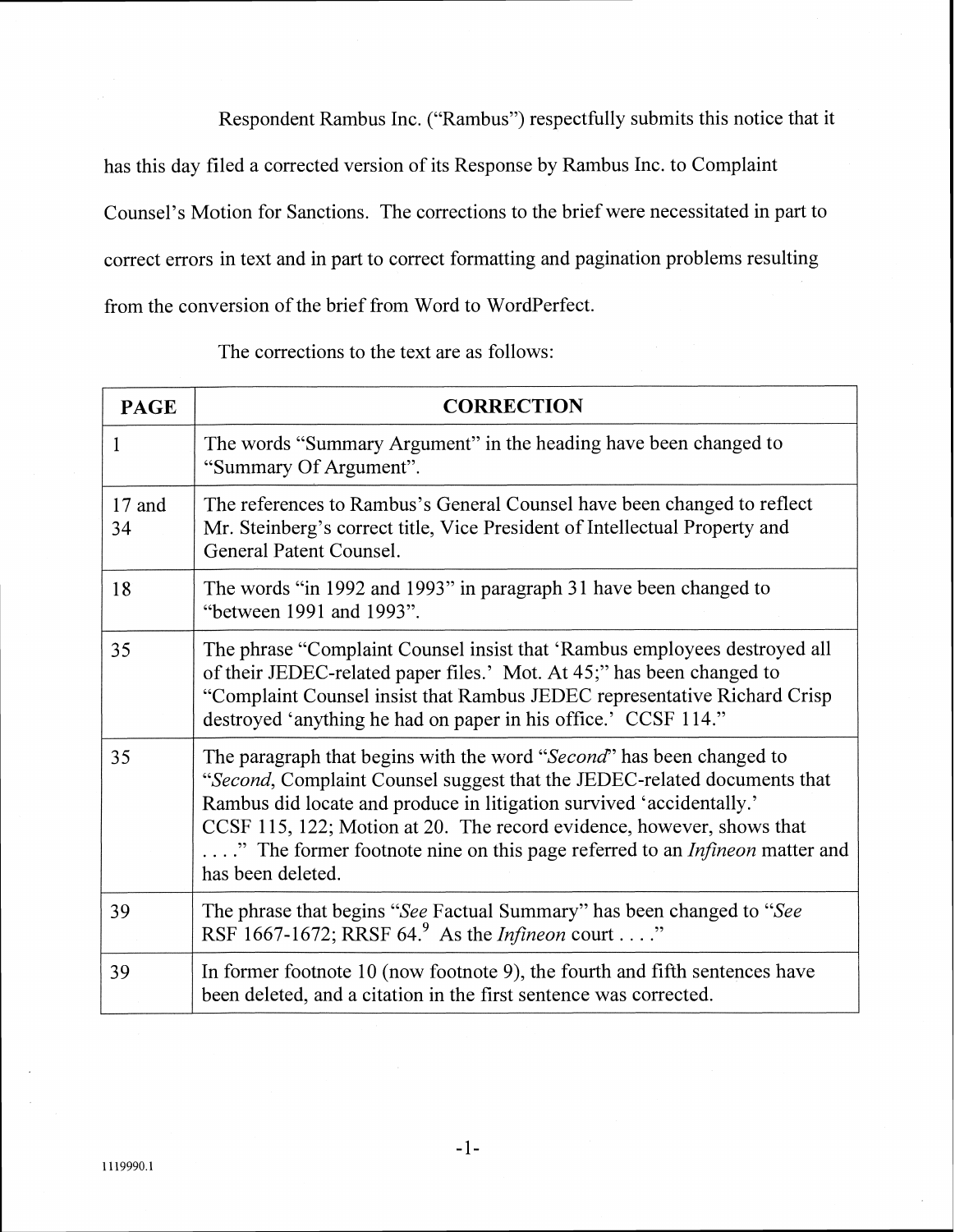$\mathbb{Z}$ 

Gregory P. Stone Steven M. Perry Peter A. Detre MUNGER, TOLLES & OLSON LLP 355 South Grand Avenue, 3 5th Floor Los Angeles, California 90071-1560 (213) 683-9100

A. Douglas Melamed WILMER CUTLER PICKERING HALE AND DORR LLP 2445 M Street, N.W. Washington, D.C. 20037 (202) 663-6000

Attorneys for Respondent Rambus Inc.